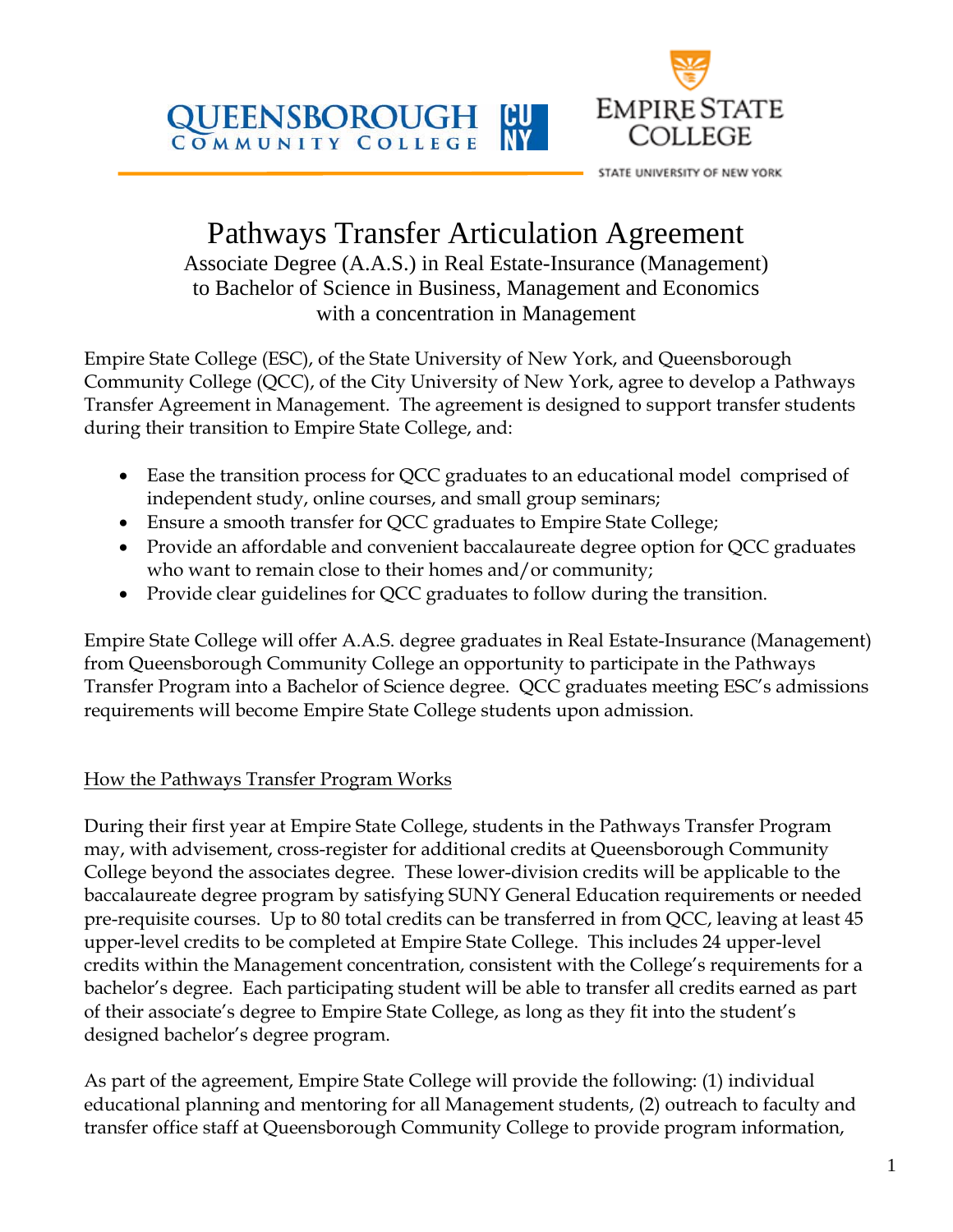and (3) offer information sessions for students at QCC, at Empire State College locations, and online.

Queensborough Community College agrees to provide: (1) access for cross-registered Pathways transfer students to campus facilities and resources (i.e. Library, academic support, computer labs), (2) promotion of the program on campus to current students, faculty advisors, and alumni, and (3) to include this transfer agreement in any college publications where such agreements are listed (i.e. college catalog, website, transfer office brochures).

Real Estate-Insurance (A.A.S. Management) to Management (B.S.) students may enroll at Empire State College on a full or part-time basis. With advisement from their faculty mentor at ESC, students may elect to design a degree program similar to the sample provided on page 4.

This agreement becomes effective when all signatures are affixed, and remains in effect for five years from that date (of last signature). The agreement may be amended or renewed by mutual agreement and will be formalized via revision of this agreement.

#### <u>Sample Degree Plan</u>

Please refer to Appendix A for a sample degree plan.

#### For Further Information

**Baraka Corley** Outreach and Recruitment Specialist Long Island Center **SUNY Empire State College** 716-876-4068 LICenroll@esc.edu

Dr. Brian Kerr Director of Articulation, Transfer and Educational Partnerships Queensborough Community College **Administration Building** 718 281-5483 bkerr@qcc.cuny.edu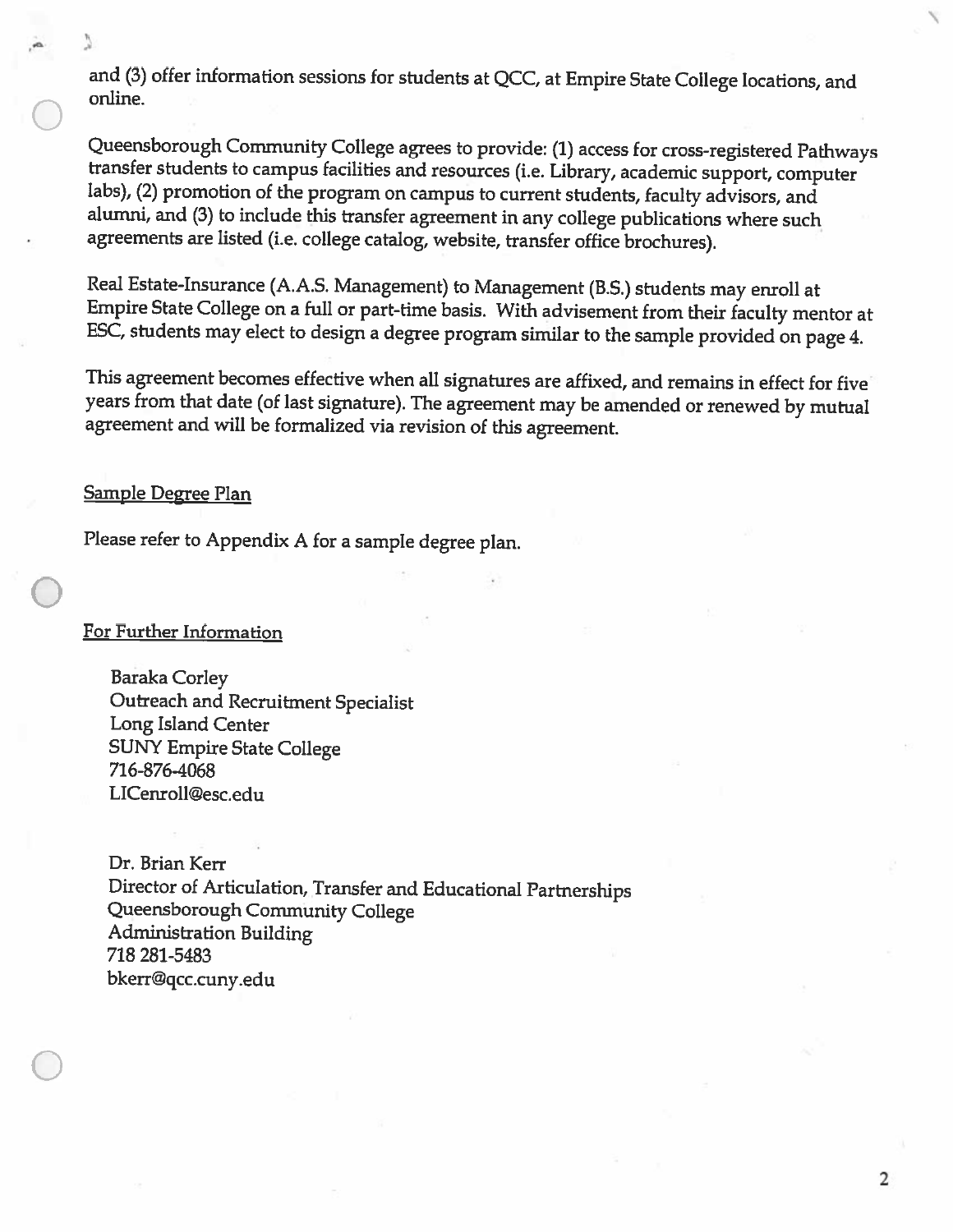Signatures to the Agreement

#### **EMPIRE STATE COLLEGE**

Deborah Andry Acting Provost

Mrchael Michael Spitzer Dean, Long Island Center

 $27/13$ 

Date

### QUEENSBOROUGH COMMUNITY COLLEGE

 $\overline{\mathfrak{o}}$  0.  $22$ Karen Steele

Interim Vice President for Academic Affairs

Jonas Falik Chair, Business Department

 $\frac{5}{\frac{5}{\sqrt{1}}/4}$  / 3

Date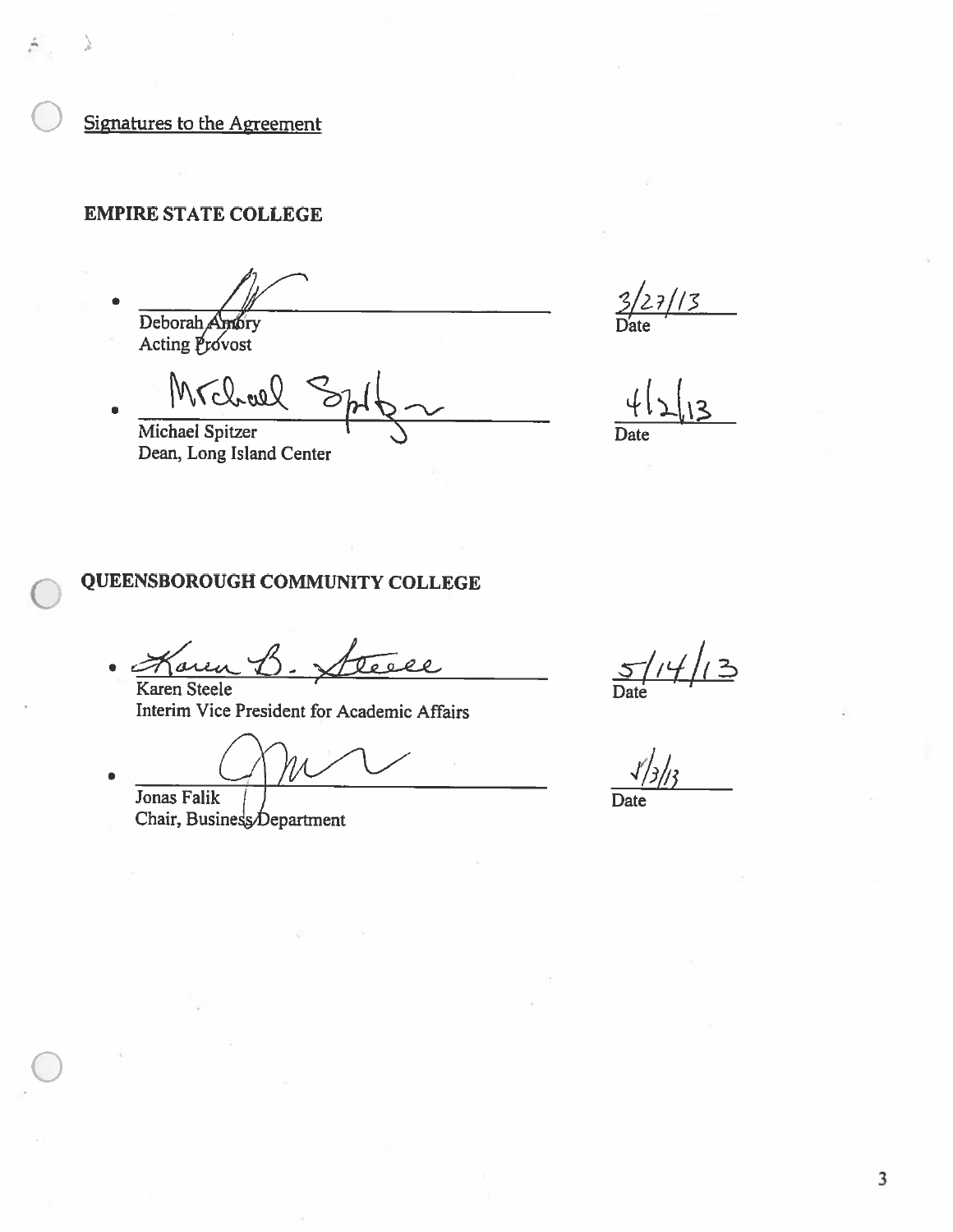#### Appendix A - Sample Degree Plan

Degree: Area of Study: Concentration:

**Bachelor of Science Business, Management and Economics** Management

## CUNY Queensborough Community College - A.A.S. Real Estate-Insurance (Management)

| * Business Organization and Management     |   |
|--------------------------------------------|---|
| * Introduction to Micro or Macro           |   |
| Economics [3F]<br>* Business Law I         |   |
|                                            |   |
| <b>Elements of Marketing</b>               |   |
| Principles of Accounting I                 |   |
| * Insurance I                              |   |
| Introduction to Microcomputer Applications |   |
| Principles of Finance                      | 3 |
| <b>Real Estate I</b>                       | 3 |
| Principles of Statistics [1F]              |   |
| Insurance II                               |   |
| Real Estates II: Brokers                   |   |
|                                            |   |

| * English Composition I [10F]   |  |
|---------------------------------|--|
| * Mathematics in Contemporary   |  |
| Society [1F]                    |  |
| Physical/Health Education/Dance |  |
| * English Composition II [7F]   |  |
| * Laboratory Science [2F]       |  |
| * (American) History [4F]       |  |
| * Humanities Elective           |  |
| * Free Elective                 |  |

**Total Transcript Credit** 61

**Total Advanced Standing** 61

## **SUNY Empire State College (Sample Only)**

| $* +$ Organizational Behavior            |   |
|------------------------------------------|---|
| $* +$ Business Ethics                    |   |
| <b>Principles of Management</b>          | 4 |
| $* +$ Management Theory                  |   |
| * + Strategic Management                 |   |
| $* +$ Human Resource Management          |   |
| <b>Diversity Management</b><br>$\ddot{}$ |   |
| + Marketing Management                   |   |
| + Financial Management                   |   |
| $* +$ Labor Relations                    |   |

| <b>Educational Planning</b>                    |   |
|------------------------------------------------|---|
| $\frac{1}{2}$<br>Foreign Language/Western Civ/ | 4 |
| Other World/Arts                               |   |
| * + Advanced Liberal Arts Study                |   |
| $* +$ Advanced Liberal Arts Study              |   |
| * + Advanced Liberal Arts Study                |   |
| $* +$ Advanced Liberal Arts Study              |   |
| * + Advanced Liberal Arts Study                |   |

(\*) Liberal Studies

(+) Advanced Level

Total Empire State College Credit 67 Degree Program Total 128

 $\overline{4}$